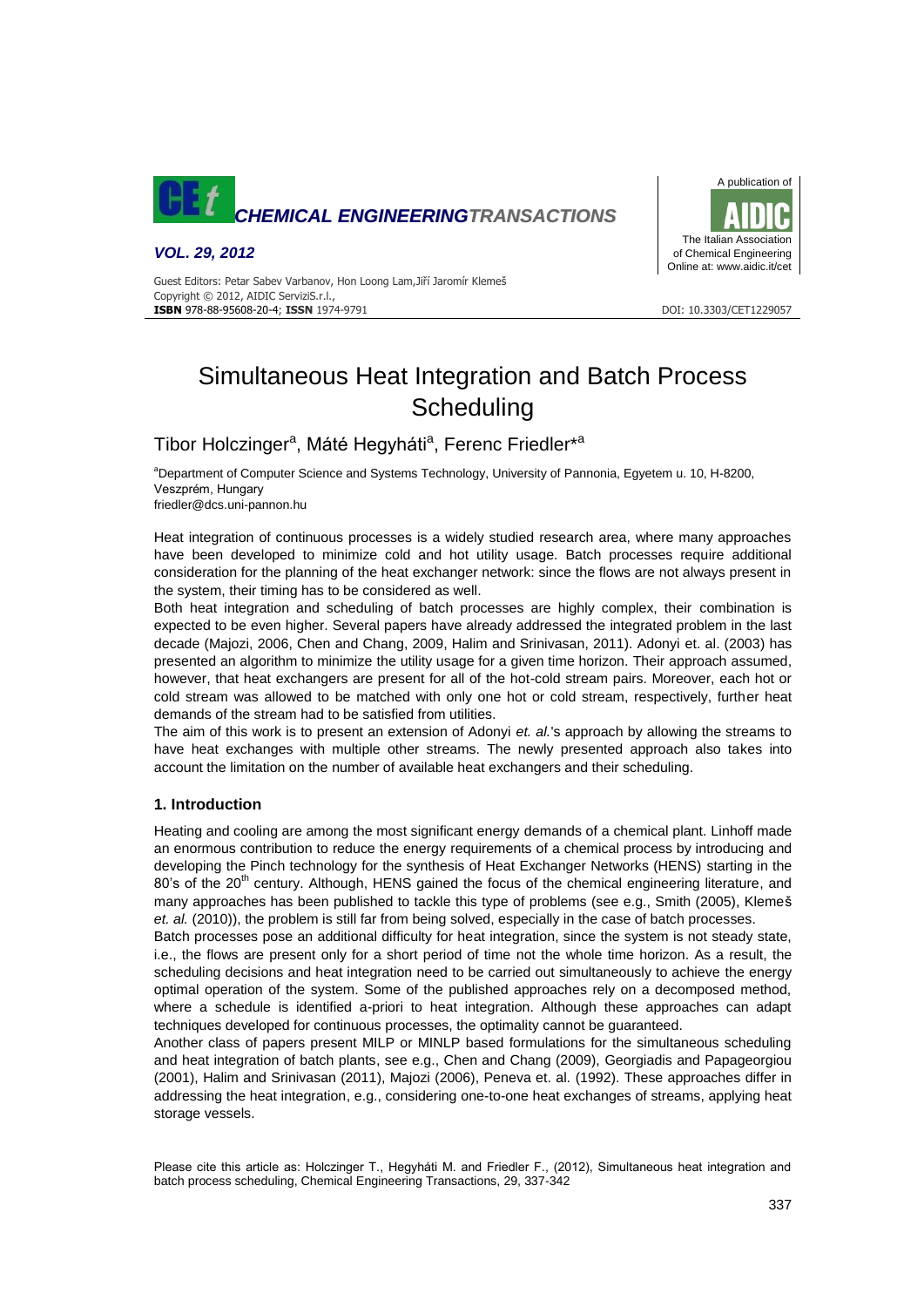Present work minimizes the utility usage for a given time horizon and the number of batches to be produced for each product. Note, that the feasibility of the problem requires the time horizon to be at least the minimal makespan, which is usually achieved by using only utilities to satisfy the heat demands. A cold or hot stream may exchange heat with another hot or cold stream, if they are present at the same time, and they can be assigned to one of the heat exchangers. Unlike in the previous approach by Adonyi et. al. (2003), present approach simultaneously considers the scheduling of heat exchangers and the processing units. If it is not practically prohibited, the algorithm can consider oneto-many heat exchanges as well.

# **2. Problem definition**

The goal is to minimize the hot and cold utility usage for a given production within a given time horizon. The scheduling problem is given by a master recipe containing the set of products, intermediate- and raw materials, tasks, and processing units. Further necessary parameters as batch numbers, batch sizes, processing-, transfer-, and cleaning times are also given.

A process material needs heating or cooling, when its temperature is required to be different for being the input of the upcoming task. For this type of tasks the initial- and target temperatures, and their specific heats are given. It is assumed, that two streams can exchange heat only if the difference between their source- and target temperatures is at least *∆Tmin*. Heat exchanges take place in one of the available heat exchangers. Physical and chemical properties of the process materials may set further limitations on the pairs of streams can go through the same heat exchanger. If there is a heat exchange between two materials, the exchanged heat is proportional to the time of the heat exchange. Batch sizes and transfer times are fixed, thus the heat transfer coefficient can be calculated based on the temperature and flowrate data. Due to operational considerations, a material can flow through only at most one heat exchanger. However, it may exchanges heat with several other streams. If the exchanged heat is not sufficient, high pressure gas or cooling water can be utilized to fulfil the temperature demands of the upcoming task.

# **3. Proposed approach**

The proposed approach relies on both the S-graph framework and linear programming tools. The problem is formulated as a MILP model, however, it is not directly given to the MILP optimization tools. The discrete decisions are carried out by an S-graph based Branch-and-Bound algorithm, and the bounds of the binary variables of the master MILP model are updated accordingly for each subproblem. The relaxation of these MILP models are used to provide bounds at the internal nodes of the tree, and the value of a solution at the leafs.

#### **3.1 MILP master problem**

The basis of the MILP master problem is a so-called general precedence based formulation, where binary variables are assigned to the allocation and sequencing of tasks; and continuous variables represent the starting and finishing time of a task or a material transfer. This part of the mathematical model is omitted here, similar models can be found in Mendez and Cerda (2003), Kopanos and Puigjaner (2010). The basic formulation is extended by continuous variables *TTS<sup>s</sup>* and *TTF<sup>s</sup>* to represent the starting and finishing of a transfer of material *s,* respectively.

In the heat integration part of the model, indices *c* and *h* denote cold and hot streams, and *n* is represents one of the available heat exchangers.

Binary variable *Ah,c,n,* denotes the assignment of heat exchanger *n* to the hot-cold stream pair *h,c*. A heat exchanger can be used for compatible stream pairs, e.g., the streams of the same materials of different batches of the same products, thus, a binary variable is needed for the sequencing of these exchanges. Variable *Ph,c,n,h',c'*, takes the value of 1, if the heat exchange between *h,c* takes place earlier in *n* then the exchange between *h',c'*. Continuous variables *THSh,c, and THFh,c,* represent the starting and finishing time of heat exchange between streams *h,c*, respectively. The amount of exchanged heat is denoted by  $Q_{h,c}$ , that is naturally proportional to the heat transfer coefficient  $d_{h,c}$ between the streams, and the shared time of the streams in the heat exchanger: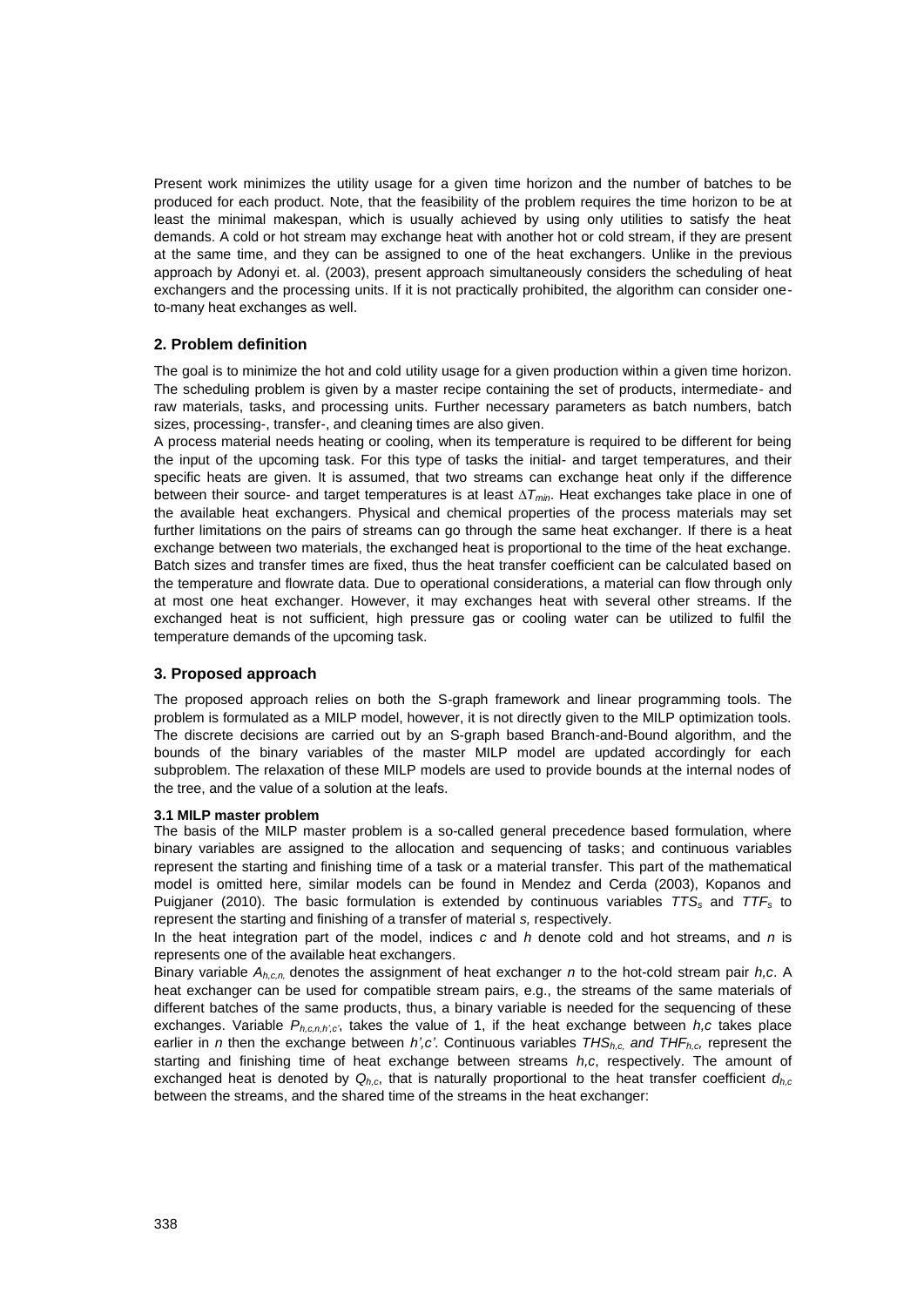$$
Q_{h,c} = d_{h,c} \cdot (THF_{h,c} - THS_{h,c}) \tag{1}
$$

The starting and finishing time of the heat exchange is bounded by the starting and finishing time of the transfers of materials *h* and *c*, as it is described in Eqs. 2-5 (*H* is a parameter for the time horizon).

$$
THS_{h,c} \geq TTS_c - H\left(1 - \sum_{n\in\mathbb{N}} A_{h,c,n}\right) \tag{2}
$$

$$
Q_{b,c} = d_{b,c} \cdot (THF_{b,c} - THS_{b,c})
$$
\n(1)  
\nThe starting and finishing time of the heat exchange is bounded by the starting and finishing time of the  
\ntansets or materials *h* and *c*, as it is described in Eqs. 2-5 (*H* is a parameter for the time horizon).  
\n
$$
THS_{b,c} \ge TTS_c + H \cdot \left(1 - \sum_{n \in N} A_{b,c,n}\right)
$$
\n(2)  
\n
$$
THF_{b,c} \le TTS_c + H \cdot \left(1 - \sum_{n \in N} A_{b,c,n}\right)
$$
\n(3)  
\n
$$
THF_{b,c} \le TFS_c + H \cdot \left(1 - \sum_{n \in N} A_{b,c,n}\right)
$$
\n(4)  
\n
$$
THF_{b,c} \le TFS_c + H \cdot \left(1 - \sum_{n \in N} A_{b,c,n}\right)
$$
\n(5)  
\n
$$
THF_{b,c} \le TFS_c + H \cdot \left(1 - \sum_{n \in N} A_{b,c,n}\right)
$$
\n(6)  
\nIf two streams does not meet in any heat exchanges, the corresponding *THS<sub>h,s</sub>* and *THF<sub>h,c</sub>* variables  
\nare set to 0 by Eq. 6.  
\n
$$
THF_{b,c} + THS_{b,c} \le 2 \cdot H \cdot \sum_{n \in N} A_{b,c,n}
$$
\n(6)  
\n
$$
HSE_c + HES_{b,c} \le 2 \cdot H \cdot \sum_{n \in N} A_{b,c,n}
$$
\n(7)  
\n
$$
HSE_c + \sum_{n \in N} A_n \cdot TU_c
$$
\n(8)  
\n
$$
q_c = \sum_{n \in N} Q_{b,c} + d_c \cdot TU_b
$$
\n(9)  
\n
$$
q_b = \sum_{n \in N} Q_{b,c} + d_c \cdot TU_b
$$
\n(10)  
\n
$$
q_b = \sum_{n \in N} Q_{b,c} + d_c \cdot TU_b
$$
\n(2)  
\n
$$
\sum_{n \in N} d_n \cdot TU_c + \sum_{n \in N} d_n \cdot TU_c
$$
\n(3)  
\n
$$
3.2 \text{ S-graph based branching}
$$
\nThe object is to minimize the overall utility usage:  
\n
$$
\sum_{n
$$

$$
THF_{h,c} \le TFS_c + H \cdot \left(1 - \sum_{n \in N} A_{h,c,n}\right)
$$
\n<sup>(4)</sup>

$$
THF_{h,c} \le TFS_h + H \cdot \left(1 - \sum_{n \in N} A_{h,c,n}\right) \tag{5}
$$

If two streams does not meet in any heat exchangers, the corresponding *THSh,s* and *THFh,c* variables are set to 0 by Eq. 6.

$$
THF_{h,c} + THS_{h,c} \leq 2 \cdot H \cdot \sum_{n \in \mathbb{N}} A_{h,c,n} \tag{6}
$$

After the possible heat exchanges, the rest of the heat demand is fulfilled by utilities. The time spent on using hot and cold utilities to cool down or heat up streams is denoted by *TUs*. The heat balance equation for stream *s* is given in Eqs. 7 and 8.

$$
q_c = \sum_{h \in S_c^h} Q_{h,c} + d_h \cdot TU_c \tag{7}
$$

$$
q_h = \sum_{c \in S_h^c} Q_{h,c} + d_c \cdot TU_h \tag{8}
$$

Where parameter *q<sup>s</sup>* is the heat demand of a stream *s*, and *dc, d<sup>h</sup>* are the heat transfer coefficients with the cold and hot utilities, respectively.

The objective is to minimize the overall utility usage:

$$
\sum_{c\in\mathcal{S}^c} \hskip -3pt d_h\cdot T\hskip -3pt U_c+\sum_{h\in\mathcal{S}^h} \hskip -3pt d_c\cdot T\hskip -3pt U_h\,\cdot
$$

# **3.2 S-graph based branching**

The Branch-and-Bound procedure is driven by an S-graph based branching algorithm. The approach is based on an extended S-graph representation of a process, shown in Figure 1.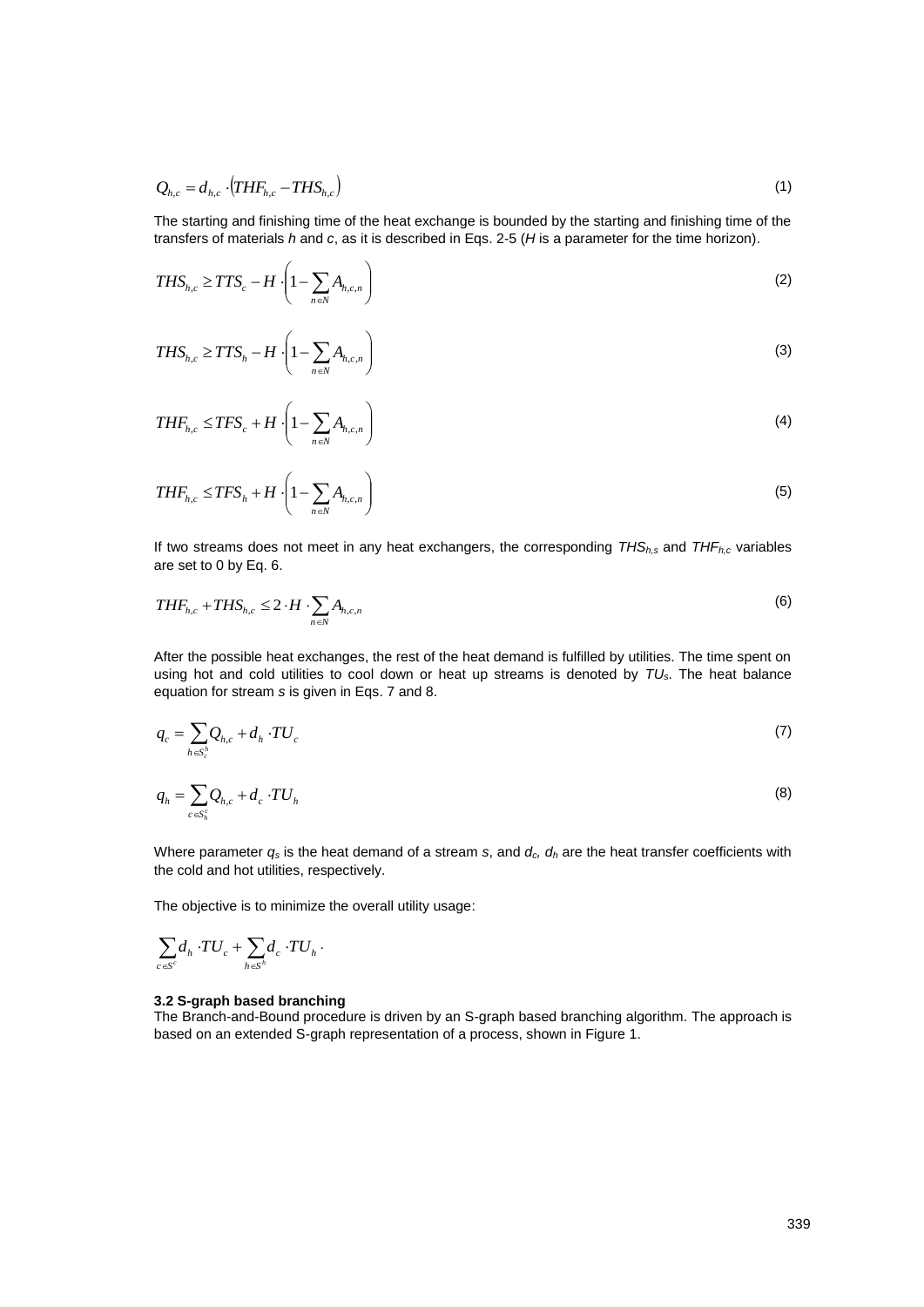

*Figure 1: Extended S-graph representation*

The standard S-graph representation has the tasks and products as nodes. In this simple example, product *PA* is produced through two consecutive steps *TA1* and *TA2*. The task, whose input needs heating is indicated by an upward arrow, as introduced in Adonyi et. al. (2003). In the extended presentation, additional nodes are added for the transfer of the materials: *TRA* for the transfer of raw material *RA*, *TIA* for the intermediate *IA*, and *TPA* for the product. Additionally, if a material needs heating or cooling, a node is added for the utility stage. In this example only the intermediate needs heating, so an additional node, *UIA* is added to the graph. The weight of the arcs are the time demand of the previous operation, i.e., transfer times (*TTRA, TTIA, TTPA*), processing times (*PTTA1, PTTA2*), and time spent on using utility (*UTIA*).

In each step of the Branch-and-Bound procedure either a processing unit or a heat exchanger is scheduled. In both cases some additional arcs are inserted to the graph. The presence of a processing unit assigned to a task is required from the starting of the transfer of the input materials until the end of the transfer of the output materials. If, for example, a unit is assigned to *TA1*, the schedule arc from the previously assigned task is directed to *TRA* and the schedule arc to the next scheduled task will start from *UIA*.

To illustrate the arcs induced by the scheduling of heat exchangers, two batches of products *PA* and *PB* are considered. The recipe of *PB* is similar to the one of *PA*, except for the intermediate, which needs cooling instead of heating. Suppose that a heat exchanger is assigned to exchange heat between these two intermediates in the first batch, and then it is assigned to exchange heat between the same materials in the second batch. This scheduling decision for the heat exchanger is denoted by the arcs shown on Figure 2. In the case if the transfer of the material *TIB* takes longer time, part of the stream may exchange heat with both batches of *TIA*. This case is represented on Figure 3.

#### **3.3 Interaction between the MILP master problem and the S-graph framework**

While the graph is being extended with additional schedule-arcs, the MILP model is also updated. This is carried out by setting the values of the binary variables that has been decided by the decisions made so far.

The S-graph representation of a partial schedule can however provide additional information for the MILP problem as well. As an example, if there is a non-negative directed path from *UIA* to *TIB* because of some scheduling decisions made on processing units, *TIA* and *TIB* will obviously unable to exchange heat. Following this observation, all the corresponding heat exchanger assignment variables, and heat exchanger sequencing variables can be set to 0. In a similar fashion, decisions made on heat exchangers can influence the assignment and sequencing variables of processing units.

The interaction between the modules is not one directional. If an MILP relaxation finds an integer optimal solution, no further branching is needed at that part of the tree. Additionally, the MILP relaxations can be used to provide lower bounds on the time needed for utilities, with which values the weight of the corresponding utility arcs can be increased.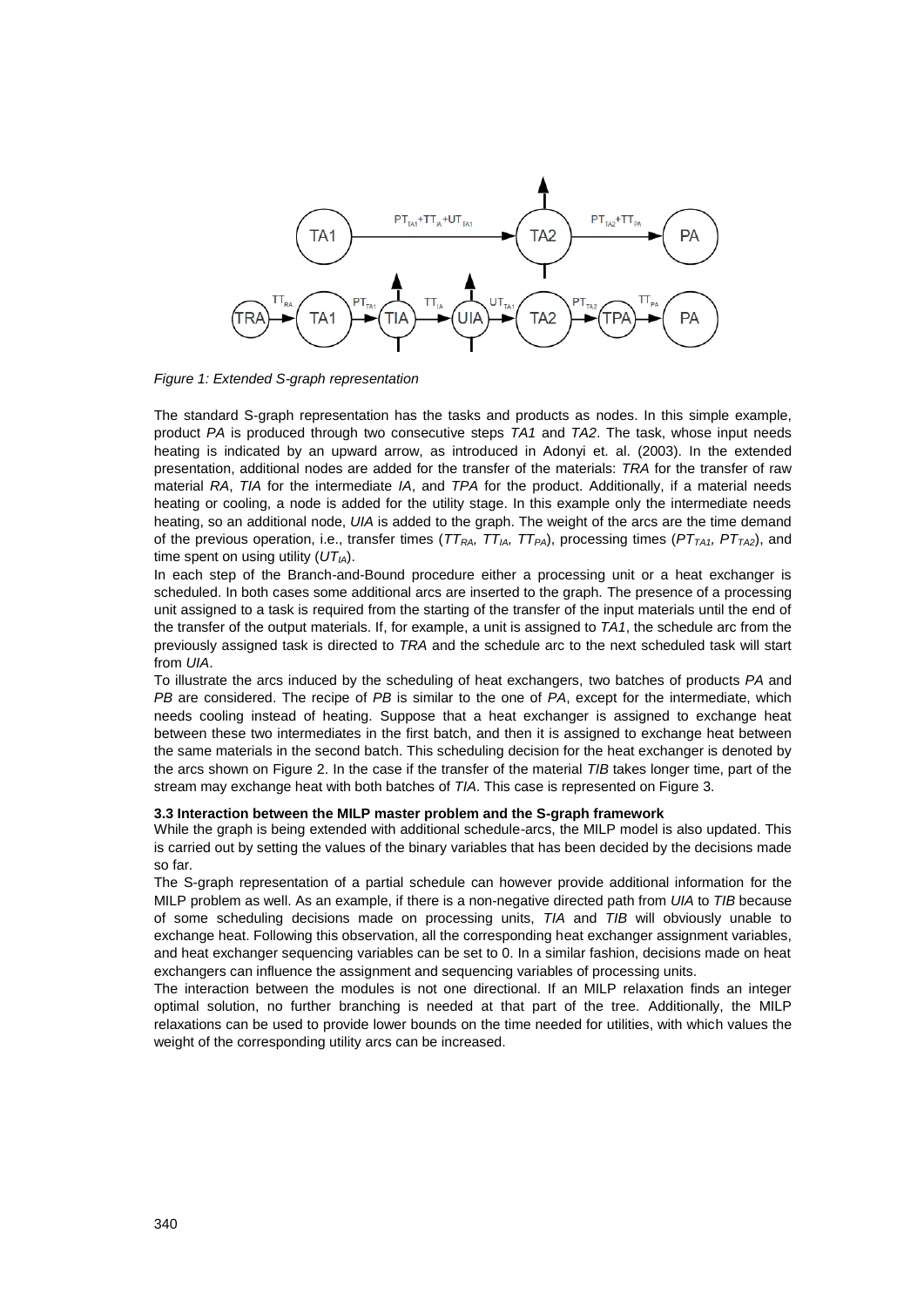

*Figure 2: Schedule-arcs for heat exchangers*



*Figure 3: Schedule-arc for one side of the heat exchanger*

# **4. Concluding remarks**

A new approach has been presented for the simultaneous scheduling and heat integration for multipurpose batch plants. The proposed approach minimizes the utility usage within a given time horizon applying both MILP programming techniques and the S-graph framework. Unlike the formerly